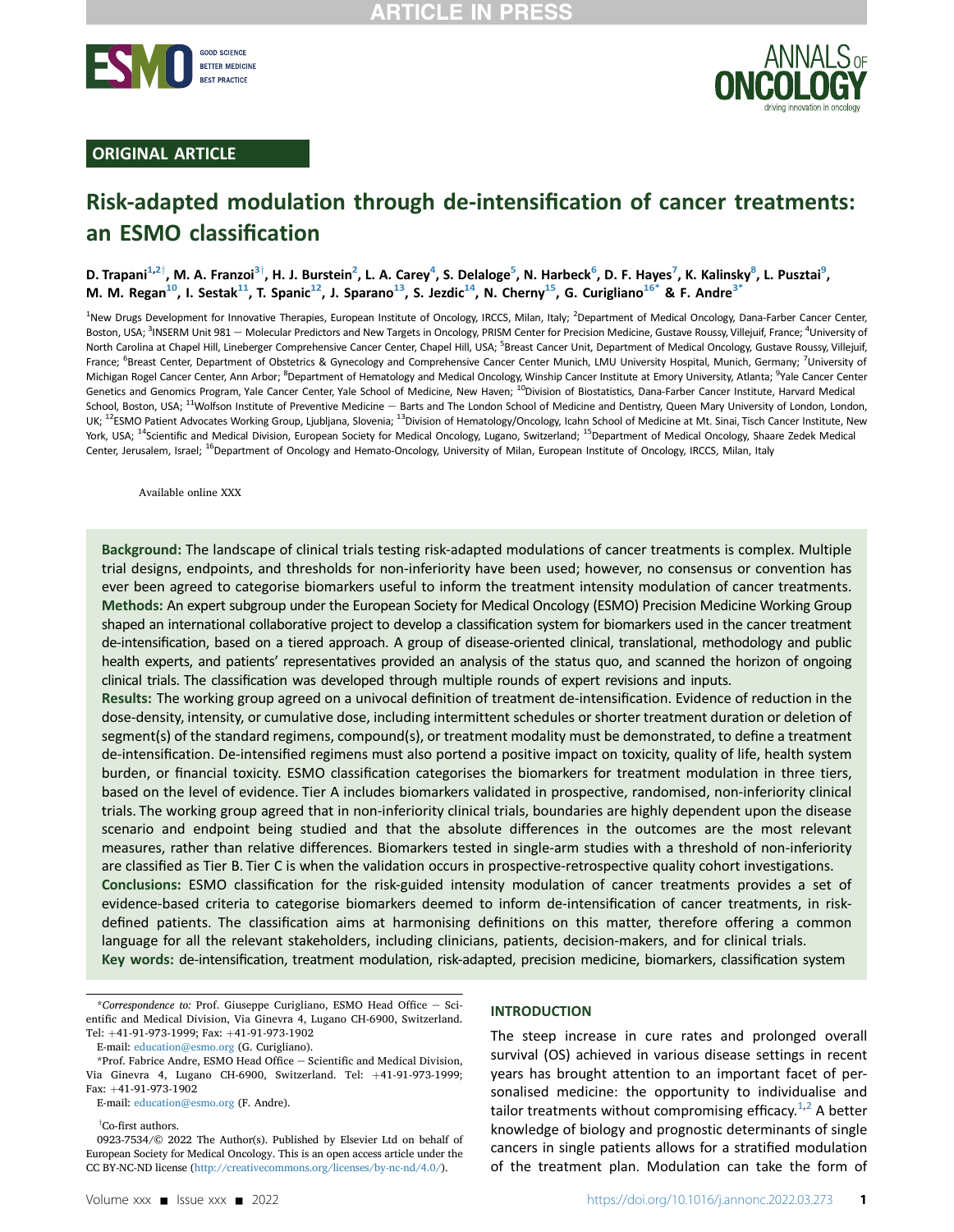## Annals of Oncology **D. Trapani et al.**

<span id="page-1-0"></span>

| Table 1. Overview of selected studies evaluating risk-adapted intensity modulation of cancer treatments |                                   |                                                                                    |                                                                |  |  |  |
|---------------------------------------------------------------------------------------------------------|-----------------------------------|------------------------------------------------------------------------------------|----------------------------------------------------------------|--|--|--|
| Disease (setting)                                                                                       | <b>Risk definition</b>            | <b>Standard treatment</b>                                                          | Alternative treatment                                          |  |  |  |
| Hodgkin's lymphoma (stage I-III,<br>favourable) <sup>17-19</sup>                                        | PET response                      | CT and RT                                                                          | <b>CT</b>                                                      |  |  |  |
| Childhood acute lymphoblastic<br>leukaemia <sup>a</sup> (standard risk) <sup>20-22</sup>                | <b>MRD</b>                        | Standard induction<br>and maintenance CT                                           | De-intensified post-induction CT                               |  |  |  |
| Breast cancer (adjuvant) <sup>23,24</sup>                                                               | <b>GEP test</b>                   | CT and ET                                                                          | ET                                                             |  |  |  |
| Breast cancer (adjuvant) <sup>25</sup>                                                                  | Clinical and pathological factors | Standard duration,<br>anthracycline and<br>taxane-containing<br>CT and trastuzumab | Shorter duration, taxane-only<br>containing CT and trastuzumab |  |  |  |
| Breast cancer (adjuvant)                                                                                | Clinical and pathological factors | 12-Month trastuzumab                                                               | 6-Month trastuzumab                                            |  |  |  |
| Colorectal cancer (adjuvant) <sup>26</sup>                                                              | Clinical and pathological factors | 6-Month CT                                                                         | 3-Month CT <sup>b</sup>                                        |  |  |  |
| HPV+ oropharyngeal cancer $(LA)^{27}$                                                                   | p16 IHC                           | Standard dose PORT                                                                 | Reduced dose PORT                                              |  |  |  |
| Testicular germ cell tumour<br>(good risk) $^{28}$                                                      | Clinical and pathological factors | <b>BEP</b>                                                                         | EP                                                             |  |  |  |

BEP, bleomycin, etoposide and platinum regimen; CT, chemotherapy; EP, etoposide and platinum regimen; ET, endocrine therapy; GEP, gene expression profile; HPV+, human papillomavirus-associated cancer; IHC, immunohistochemistry; LA, locally advanced; MRD, minimal residual disease; PET, positron emission tomography; PORT, post-operative radiation therapy; RT, radiation therapy.

<span id="page-1-1"></span><sup>a</sup>Patients 1-18 years old.

<span id="page-1-2"></span><sup>b</sup>Non-inferiority not confirmed in the overall population, but in a subgroup of risk-defined patients.

treatment intensification for patients at very high risk or with adverse biological features, or de-escalation (or deintensification) for patients with lower risk or favourable biology. This form of de-escalating modulation aims to provide equivalent benefits in terms of survival benefits but with reduced patient burden and adverse effects.

De-escalating treatment modulation generates important patient benefits for suitable selected patients. It can reduce treatment burden, rates of short-term and life-threatening adverse events, chronic, long-term toxicities, and lessen health-related financial distress.<sup>[3](#page-8-2)</sup> Since long-term or late adverse events can adversely impact overall life expec- $\arctan{cy}$  there may be long-term survival benefits. Importantly, this approach could increase or preserve the quality of life of patients, with equivalent oncology outcomes or with an acceptable trade-off. $5,6$  $5,6$  At a health care system level, de-escalated modulation of treatments can have economic benefits of enhanced sustainability, and broader access to cancer care. $7,8$  $7,8$ 

Historically, some of the original and groundbreaking clinical trials testing de-intensified treatments in patients with solid tumours were first carried out in patients with breast cancer, with efforts to reduce the duration of adju-vant chemotherapy<sup>[9](#page-8-8)</sup> and the extension of local therapies,  $10$ whereas the concept of reducing treatment intensity is well established in haematological and paediatric oncology. [Table 1](#page-1-0) presents some examples of risk-adapted intensity modulation of cancer treatments.

An enhanced knowledge on tumour subtypes and other prognostic factors facilitates the identification of patients who may benefit from less intense treatments. $^{11}$  $^{11}$  $^{11}$  Rigorous research methodology is critical to identify de-escalation modulation strategies which minimise toxicity without compromising survival. Hitherto, the evaluation of such regimens has been inconsistent, using different definitions and supported by diverse research methodologies. $12-30$ Although frameworks for biomarker-driven cancer treatment choices have been developed, $13-16$  none has focused

specifically on the topic of treatment modulation through de-intensification.<sup>[15-26](#page-8-13)</sup>

This classification aims to introduce a standard nomenclature and taxonomy and to provide guidance for clinical research design to provide adequate evidence of the safety and efficacy of proposed de-escalated treatment modulations.

### **METHODS**

Responding to a perceived need, the European Society for Medical Oncology (ESMO) Precision Medicine Working Group, supported by the ESMO leadership, established a dedicated and interdisciplinary multi-stakeholder expert panel, with disease-oriented and public health experts, biostatisticians, and patient advocacy representatives.

The aim of this ESMO expert subgroup for de-intensified treatment modulation was to systematise and categorise the research evidence to inform therapeutic decisions of treatment de-intensification, based on a tiered approach. Preliminary research of the literature was carried out, to understand the landscape and scan the horizon of ongoing clinical studies, and presented to the group. The expert subgroup met periodically online to develop the concept of a classification, ultimately consolidating the final draft.

### RESULTS

#### Treatment de-intensification definition

The definitions retrieved in literature and in clinical guidelines for treatment modulation are heterogeneous, and substantially variable. Different forms of treatment deintensifications are context-pertinent, based on the specific setting of care.

Deletions. One common way to de-intensify treatments is to forgo one segment of the standard treatment. For example, a regimen composed of sequential chemotherapy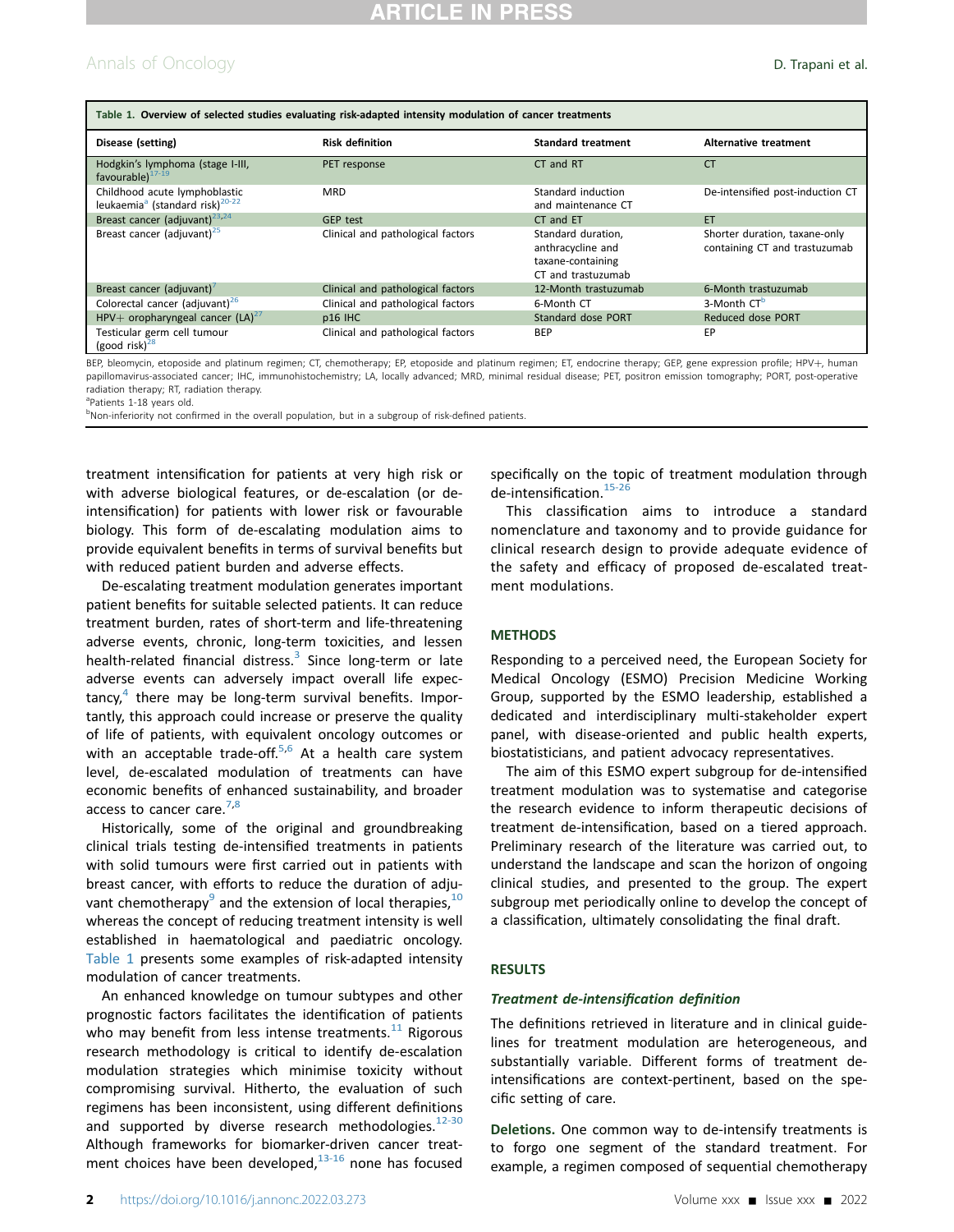<span id="page-2-0"></span>

| Table 2. Definition of treatment modulation                                                                                                                                                                                |                                                                                                                                                                                                                                                                                                                                                                                                                                                                                                                                           |  |
|----------------------------------------------------------------------------------------------------------------------------------------------------------------------------------------------------------------------------|-------------------------------------------------------------------------------------------------------------------------------------------------------------------------------------------------------------------------------------------------------------------------------------------------------------------------------------------------------------------------------------------------------------------------------------------------------------------------------------------------------------------------------------------|--|
| A: Treatment attributes                                                                                                                                                                                                    | Treatment (or a segment of) is <b>omitted</b><br>Dose density/dose intensity or cumulative dose<br>is lower than SoC<br><b>Duration</b> is shorter than SoC treatment                                                                                                                                                                                                                                                                                                                                                                     |  |
| B: Treatment impact<br>and patient burden <sup>a</sup>                                                                                                                                                                     | Toxicity is estimated to be lower:<br>- randomised trials: there are clinically and<br>statistically significantly less grade 3-4<br>toxicities or low-grade persisting AEs<br>impacting on daily well-being<br>- non-randomised trials/single-arm studies: the<br>comparison with the SoC toxicity profile<br>(historical arm/extrapolated) is favourable<br>QoL is expected to be improved:<br>- endpoint QoL showed a clinically meaningful<br>improvement<br>Treatment costs or health care system burden<br>is significantly reduced |  |
| Treatment modulation through de-escalation applies if $\geq 1$ item(s) are<br>demonstrated in cluster A (treatment attributes) and cluster B (treatment<br>impact) items in the context of not worsening clinical outcome. |                                                                                                                                                                                                                                                                                                                                                                                                                                                                                                                                           |  |

AEs, adverse events; QoL, quality of life; SoC, standard of care.

<span id="page-2-1"></span><sup>a</sup>These analyses should not be post hoc or exploratory endpoints. The de-intensified regimens must provide non-inferior survival outcomes, and overall demonstrate reducing the treatment burden for patients.

segments or polychemotherapy can be de-escalated by providing only a portion of the entire treatment.<sup>[29](#page-9-7),[30](#page-9-8)</sup>

Shortened duration of treatment. De-intensified treatment modulation may occur with reduced treatment duration, leading to less treatment-related burden and risk of toxic-ities.<sup>[7](#page-8-6),[9](#page-8-8)[,26](#page-9-4)</sup> An example of this is the use of 3 months adjuvant therapy rather than 6 months for patients with lower risk stage III colon cancer.<sup>[26](#page-9-4)</sup>

Combined (deleted and foreshortened). One example of this approach occurs when a treatment modality is entirely forgone or skipped. For instance, in a disease setting in which a combination of chemo- and radiotherapy is a standard approach, selected patients can report non-inferior survival outcomes with a single treatment modality. This can shorten treatment, reduce therapeutic burden, lessen toxicities, improve tolerability, and reduce risk of long-term sequelae. An example is in the response-adapted treatment of patients with Hodgkin's lymphoma, based on ad interim imaging: patients with a complete response can receive less intensive chemotherapy regimens, with non-inferior outcomes. $17-19$  In the management of solid tumours, this is well illustrated in the adjuvant treatment of breast cancer, where validated genomic prognostic and/or predictive tools can identify patients in whom it is safe and reasonable to forgo the systemic cytotoxic treatments.<sup>[23,](#page-9-1)[24](#page-9-2)[,31](#page-9-9),[32](#page-9-10)</sup>

The working group criteria for the designation of a modulation of cancer treatment through de-intensification require that two conditions are met: (i) clear evidence of treatment de-escalation along with (ii) tangible evidence of improved patient outcomes ([Table 2](#page-2-0)). Clear evidence of treatment de-escalation requires evidence of reduction in the dose-density, intensity, or cumulative dose, including intermittent schedules or shorter treatment duration or omission of one or more segments of the standard

### **D. Trapani et al.** Annals of Oncology

regimens or one or more compounds or treatment modality. Tangible evidence of improved impact requires evidence of non-inferior survival outcomes along with statistically significant and clinically meaningful patient benefits such as reduced burden and/or clinically relevant toxicities, and/or improved quality of life, and/or reduced costs ([Table 2\)](#page-2-0).

### Research methodologies for de-intensification of cancer treatments

General. This expert group advocates a stepwise clinical research approach: (i) harm-minimisation regimens could be initially assessed using stand-alone randomised phase II studies that recruit and report before proceeding to phase III studies; (ii) if no detriment in clinical outcome is identified, then a phase III trial could follow.

### Non-inferiority clinical trials comparing the standard of care treatments with the alternative, de-intensified regimens

The gold standard study design to prove that a de-escalated regimen is advantageous and safe is a randomised, controlled, non-inferiority clinical trial comparing the standard of care treatments with the alternative, de-intensified regimens. Non-inferiority trials must capture clinical equivalence ([Figure 1\)](#page-3-0).

General comments. These studies present challenges, starting with the definition of the non-inferiority margin and of clinical equivalence. They usually require large sample size, international collaboration, long recruitment period, and heavy financial investments.<sup>[12](#page-8-11),[33-36](#page-9-11)</sup>

Non-inferiority margin. By convention, the minimum acceptable difference is expressed as a relative risk [e.g. hazard ratio (HR)] or absolute risk (e.g. delta), that has been largely addressed in the literature, and hardly reconciled. $33$ In general, the decision to set a specific threshold of noninferiority is based on a consultative process of multiple stakeholders, and includes pragmatic considerations on feasibility.<sup>[12,](#page-8-11)[35](#page-9-12)</sup> Recently, in a review of factors contributing to bias in clinical research, the ESMO-Magnitude of Clinical Benefit Scale (ESMO-MCBS) Working Group has noted that the defined non-inferiority margins might be too lenient, especially in the context of non-inferiority trials, expressing a concern that treatments with true inferiority may seem non-inferior in inappropriate investigations.<sup>[33](#page-9-11)</sup>

When enrolling lower risk populations, this working group would suggest that the non-inferiority margin be defined in absolute terms (i.e. delta), rather than the relative risk reduction, and that the absolute differences should always be reported.

Evaluating harms and benefits. The reduction in toxicity and/or improvement of quality of life should be based on a rigorous methodology, utilising evidence-based and validated tools. For toxicity, the classification will consider chronic, persistent, or disabling adverse events, the burden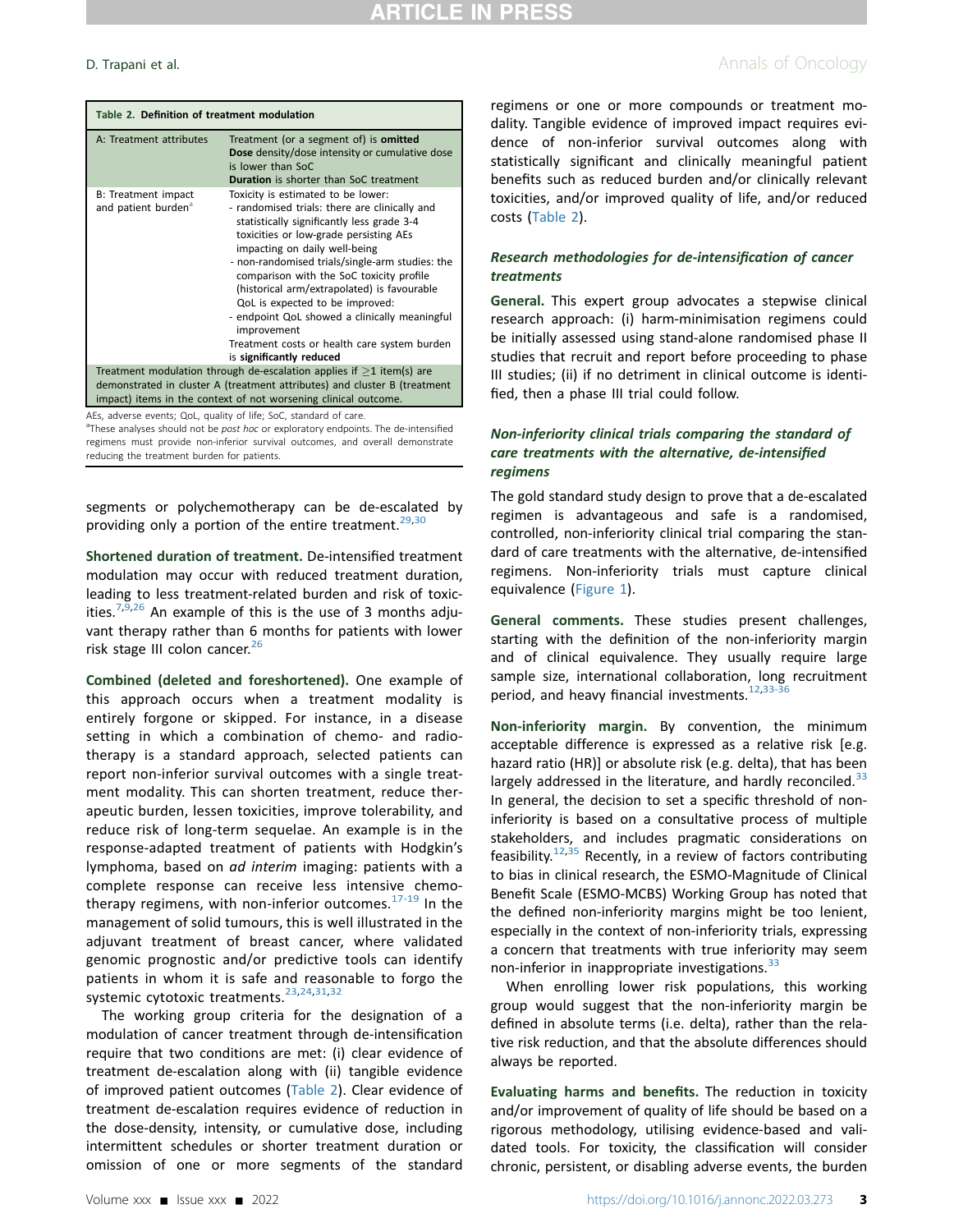## Annals of Oncology **D. Trapani et al.**

<span id="page-3-0"></span>

Figure 1. Clinical trial designs selected for investigating intensity-modulated cancer treatments.

of low-grade toxicities affecting the daily well-being, and the severe acute toxic events, including if transitory and self-limiting (e.g. some haematological toxicities). Of note, physicians may underestimate treatment-related toxicities. $37,38$  $37,38$  Therefore, the working group believes that patient-reported outcomes (PROs) are of preeminent importance and should be part of the clinical trial endpoints: de-intensified regimens must ultimately prove an improved treatment experience as assessed through PROs.

Challenges. Non-inferiority trials are generally not seen as attractive to the pharmaceutical industry, and often need to be conducted through academic efforts, often with public funding.

Examples. The International Duration Evaluation of Adjuvant Chemotherapy (IDEA) research protocol, which conglomerated six distinct datasets from prospective trials for the modulation of adjuvant chemotherapy in patients with resected colorectal cancer, based on a non-inferiority hypothesis.<sup>[26](#page-9-4)</sup> In this study, the investigators agreed on an acceptable upper limit of the two-sided 95% confidence interval of the HR (HR upper) not exceeding 1.12 for the disease-free survival (DFS).

Another paradigmatic example is the design of the TAI-LORx trial, for the cohort of patients with intermediate risk of disease recurrence, as estimated with the genomic tool Oncotype Dx® [i.e. recurrence score (RS) 11-25]. In this study, the investigators posed a non-inferiority margin at  $HR = 1.322$  for invasive DFS (iDFS) to state an acceptable risk by omitting systemic cytotoxic chemotherapy in the adjuvant setting for node-negative disease. $^{23}$  $^{23}$  $^{23}$ 

In the setting of early human epidermal growth factor receptor 2 (HER2)-positive breast cancer, the non-inferiority trial of 6 versus 12 months of adjuvant trastuzumab (PERSEPHONE trial) was based on an acceptable risk of absolute non-inferiority margin of 3% of DFS. $<sup>7</sup>$  $<sup>7</sup>$  $<sup>7</sup>$ </sup>

Derived lessons. These examples show that the decision for non-inferiority margins across disease types, subtypes, and settings is highly variable, and dependent on the absolute risk of the studied population. In addition, this working group acknowledges that the absolute non-inferiority threshold should also depend on the type of endpoint studied. The consequences of taking a potentially 3% higher risk due to treatment modulation are quite different if the primary endpoint for comparison is (i) OS rate in a curable cancer versus, (ii) surrogate for cure at a specific time point (i.e. 3-year DFS), (iii) median survival with metastatic cancer, or (iv) a surrogate for survival in metastatic cancer such as PFS.

#### Single-arm prospective studies

General comments. This approach presents a lower level of evidence. It may be suitable for the evaluation of a deintensified treatment of a selected patient population expecting durable responses to highly effective treatments or for diseases with intrinsic better prognosis. $12,16$  $12,16$ 

Single arm design. In single-arm designs, the aim of the study would be based on a prognostic hypothesis of noninferiority, setting a threshold for non-inferiority of the relevant outcome based on historic control. Single-arm trials with no high-risk comparisons (i.e. compared only with a historical control) lack external validation, and consequently the clinical implementation is sometimes debated, or conditional on the performance of a confirmatory randomised, controlled trial (RCT).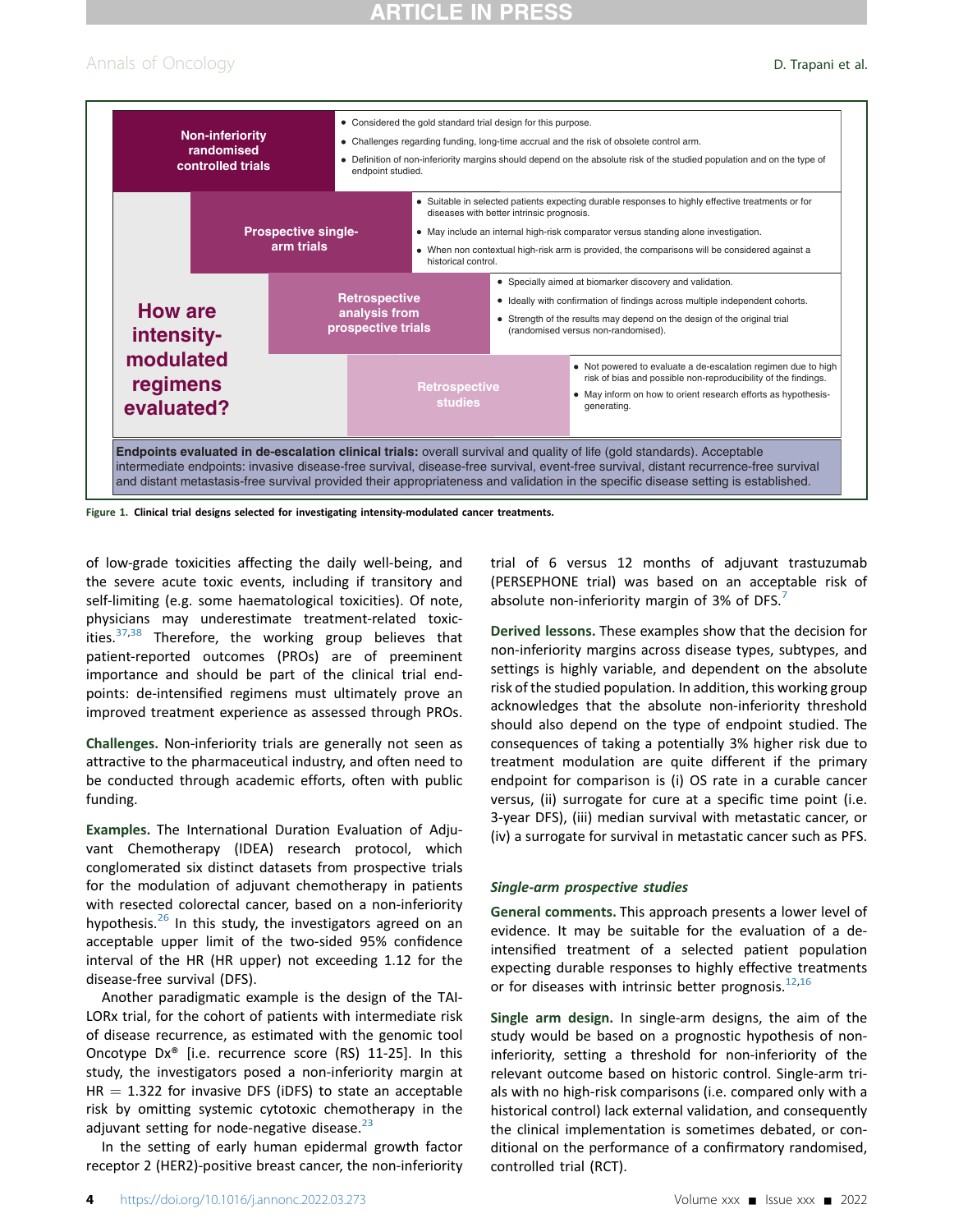## **D. Trapani et al.** Annals of Oncology

Contextual. Single-arm studies can be contextual to larger clinical trials with multiple risk-defined cohorts of patients such that the higher-risk population may serve as an internal control, to assure consistency of the findings and reproducibility of the prognostic biomarker.

Examples. The TAILORx clinical trial enrolled patients with low-risk breast cancer [i.e. recurrence score  $<$  11] in a prospective, non-randomised cohort, in the context of highrisk arms of the same trial (i.e. recurrence score  $\geq 11$ ). The strategy of a chemotherapy-free adjuvant treatment of patients with node-negative, hormone receptor-positive breast cancer with low risk of recurrence was tested based on the hypothesis of non-inferiority, with a margin of distant relapse-free interval at 10 years of  $\geq$ 95%, in a single-arm investigation. $23$ 

In the MINDACT clinical trial, using the prognostic signature MammaPrint<sup>TM</sup>, for patients with high-risk clinical features and low-risk gene expression profile, the hypothesis of non-inferiority was tested against a minimum acceptable risk, at a lower boundary of the 95% confidence interval for the 5-year distant metastasis-free survival (DMFS) of  $\geq$ 92%.<sup>[24](#page-9-2)</sup>

Also, for patients with HER2-positive early breast cancer, the opportunity to de-intensify chemotherapy by sparing anthracyclines and alkylators, reducing the total treatment duration and toxicities was tested in the APT single-arm study. The investigators provided a maximally acceptable risk of iDFS at 3 years of  $95\%$ .<sup>[25](#page-9-3)</sup>

Derived lessons. There is no consensus on the best thresholds of non-inferiority in single-arm investigations, resulting in large variabilities of endpoints and thresholds across the studies. Most of these studies enrolled low-risk populations, unlikely to derive great benefit by treatment intensifications.

#### Retrospective analyses of prospective cohorts

Non-inferiority can also be retrieved from retrospective analyses of prospective cohorts, aimed at biomarker discovery and validation. $15$  In the most accepted design, multiple confirmations of the findings are requested, across independent cohorts. Therefore, a retrospective study for the validation of a biomarker for treatment modulation from a single prospective cohort is considered at high risk of bias, and not recommended to be used to support implementation in clinical practice by this working group.

Example. The validation of the EndoPredict® multiparametric assay occurred in prospective-retrospective analyses of women enrolled in two phase III clinical trials. $39$ The authors demonstrated an independent prognostic significance of EndoPredict®-associated risk score (i.e. EPclin score), capable of discriminating between low and high risk of recurrence (i.e. EndoPredict® EPclin score <3.3287). This tool was granted approval for clinical use in the USA, and intended to inform on the prognosis of patients and aid in treatment decision making.

### The ESMO classification for grading the evidence supporting de-intensified treatment modulation: a tiered approach

This working group acknowledges the past efforts of ESMO in delivering clear and easy-to-use tools, aiming to improve clinical practice, patient's self-empowerment, and orient clinical research. Based on the past experiences with the ESMO-MCBS (which scores the clinical benefit of a therapeutic strategy, based on two distinct scales on the curative and non-curative settings) and the ESMO Scale for Clinical Actionability of molecular Targets (ESCAT) (the level of evidence supporting proposed therapies based on identified tumour genomic alterations), and the current clinical trial methodology, patient-centred dialogues, potential social and health economy implications, $40-63$  a tiered approach to evaluate the level of evidence in support of de-escalation treatment modulation was selected.

Three categories of tiers were created, from A to C, based on the robustness of the evidence to prove the noninferiority [Table 3](#page-5-0).

- Tier A accommodates the biomarkers clinically validated in prospective, randomised, non-inferiority clinical trials, considered to be the gold standard trial designs for this purpose. Intensity-modulated regimens are compared head-to-head with standard of care treatments, to demonstrate non-inferior OS or other intermediate acceptable outcome metrics, along with improved safety and tolerability, and/or better quality of life. Such a difference in safety/tolerability or quality of life must be statistically significant, based on the original statistical plan, as components of the endpoints of the study. Oncotype Dx® for patients with node-negative recurrence score 11-25 and the clinical-pathological factors guiding the reduction of the adjuvant treatment duration for colorectal cancer would fit in this definition of bio-markers for treatment modulation.<sup>[23](#page-9-1),[26](#page-9-4)</sup>
- Tier B is intended for biomarkers tested in the single-arm investigations, contextual or not to larger clinical trials with external high-risk group comparisons. The control is exploited against a historical control, as agreed by the steering committees of the studies, and derived from quality datasets. Tier B biomarkers carry the risk to investigate hyper-selected populations, especially when there is no trial-contextual high-risk cohort for control, suggesting that caveats could be raised for the universal clinical implementation, in specific settings. The use of Oncotype  $Dx^{\circ}$  in patients with recurrence score  $<$  11, of MammaPrint<sup>TM</sup> for women with highrisk clinical features and low genomic risk, of metabolic imaging-guided omission of radiation therapy in nonbulky, early-stage Hodgkin's lymphoma setting, and of the minimal residual-disease triggered treatment de-intensification for children with acute lymphoblastic leukaemia would fit in this tier. $17,21,23,24$  $17,21,23,24$  $17,21,23,24$  $17,21,23,24$
- Tier C biomarkers are validated in quality, prospectively defined retrospective reanalyses of prospective cohorts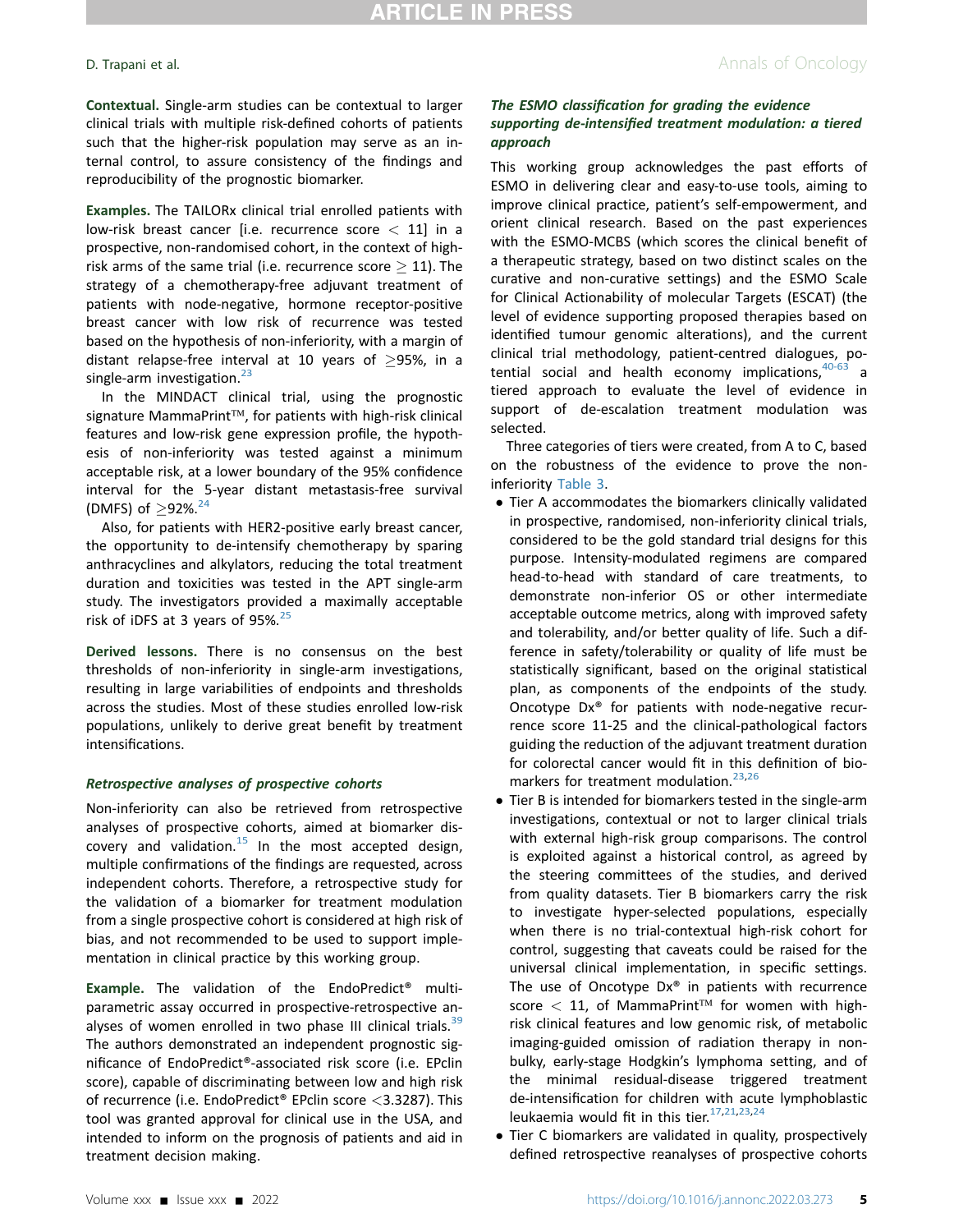## Annals of Oncology **D. Trapani et al.**

<span id="page-5-0"></span>

| Table 3. ESMO classification for intensity modulation of cancer treatments |                      |                                                                     |                                                                                                                   |                                                                                                                                                                                                                  |  |
|----------------------------------------------------------------------------|----------------------|---------------------------------------------------------------------|-------------------------------------------------------------------------------------------------------------------|------------------------------------------------------------------------------------------------------------------------------------------------------------------------------------------------------------------|--|
| Tier                                                                       | Level of<br>evidence | Definition of level<br>of evidence                                  | <b>Outcomes</b>                                                                                                   | Magnitude of difference in the primary endpoint                                                                                                                                                                  |  |
| A                                                                          | Level IA             | Prospective, randomised,<br>non-inferiority clinical trials         | De-escalated regimens provide non-inferior<br>outcomes versus SoC therapy                                         | The benefits have been demonstrated with strong evidence<br>(statistically significant, clinically meaningful).                                                                                                  |  |
| B                                                                          | Level IB             | Single-arm, prospective trial                                       | De-escalated regimens provide non-inferior<br>outcomes versus historical control or<br>contextual higher-risk arm | The comparator is deemed to be adequate, mirroring the<br>population receiving an SoC therapy. The outcome in the<br>single-arm population is excellent. The risk for hyper-<br>selection should be highlighted. |  |
|                                                                            | Level IC             | Prospective-retrospective<br>validation from prospective<br>cohorts | The biomarker is validated in quality<br>retrospective analysis from adequate<br>samples from prospective cohorts | The risk of a sub-treatment in the evaluated population is<br>deemed low.<br>• C1: from prospective, randomised cohorts<br>• C2: from prospective, non-randomised cohorts                                        |  |
| SoC, standard of care.                                                     |                      |                                                                     |                                                                                                                   |                                                                                                                                                                                                                  |  |

(typically clinical trial cohorts). The principal condition to qualify in this tier is that the analysis is robust, and involves most of the original population, with a sample adequately sized to prove the non-inferiority, in more than a single cohort, for validation. Also, there must be agreement that the risk of a substandard treatment in the selected population for the deescalated regimens is reasonably low. Some Tier C biomarkers have granted, in the past, enough evidence to receive regulatory approval for human use. Regardless of the position of the decision makers, however, challenges can still emerge from this group of biomarkers, and multiple confirmations in independent cohorts are recommended. The use of EPclin score to inform the direction of treatments and Breast Cancer Index to guide extended adjuvant endocrine therapy would fit in this definition.[32](#page-9-10),[39](#page-9-15)[,64](#page-10-0) Tier C can be subdivided in a subtier C1, if the cohorts were initially randomised, and C2, in case they were not. In principle, Tier C can also accommodate non-inferiority exploratory secondary reanalysis of clinical trials. This can be the case of studies that are negative for superiority, as in the original statistical design, but proving to be non-inferior under another hypothesis, provided the tested treatment(s) fulfils the criteria for treatment de-intensification in this classification.<sup>[65](#page-10-1)</sup>

The classification can be applied for several biomarkers informing on treatment modulation, including predictive biomarkers, treatment resistance biomarkers, and pharmacogenomic biomarkers supporting dose reductions.

Retrospective only or post hoc exploratory analyses do not qualify for this classification but can inform on how to orient the research efforts as hypothesis generating: the toxicity reduction or impact on quality of life should be part of the initial trial design, as primary or secondary endpoints consistent with ESMO-MCBS rules.<sup>[62](#page-10-2)</sup>

The opportunity to compare the population with a synthetic control arm is still open, and not part of the discussions of this classification. Currently, whether a biomarker is validated on the base of a synthetic control arm, it cannot qualify for the present classification. The same assumption can be provided for systematic review and/or meta-analysis or clinical trials originally designed to define a superiority of a regimen over another one, under a non-inferiority hypothesis-if qualifying for Tier C.

#### **DISCUSSION**

#### Practical issues regarding the trial methodology

Trial endpoints. This working group agreed that relevant endpoints for de-intensification studies are survival endpoints, safety, and quality of life. While OS is largely seen as the gold standard, many clinical trials testing de-escalated regimens use surrogates of OS to assess the hypothesis of non-inferiority.[38-40](#page-9-14) Despite the acknowledged limitations of their predicative reliability for improved survival and or quality of life, $33$  their use as primary outcome is arguably desirable to ensure that the study results are not published with obsolete comparators. $43-46$  Ultimately, most of the clinical trials of treatment modulation will report OS among the secondary endpoints; the majority will also account safety and quality of life, which are crucial endpoints, in this setting.

In the curative setting, the working group considered DFS, event-free survival, distant recurrence-free survival, and DMFS and iDFS as acceptable surrogate endpoints for the consideration in this classification, provided their appropriateness and validation in the specific disease setting is established. DMFS may be preferred due to its clinical relevance, since most solid tumours are not curable in the metastatic setting. $2$  DMFS does not, however, consider local-regional recurrences, which can be impacted by de-escalated treatment regimens and have considerable impact in patients' quality of life, usually requiring subsequent invasive procedures. Also, these surrogate endpoints may be more appropriate in high-income settings, where competitive causes of mortality are less pronounced, and are minimised through efficient population health interventions within functioning and well-resourced health systems.

#### Biomarker validation

Molecular biomarker assessment deserves robust and validated methodology. While validating biomarkers in the context of clinical trials based on robust endpoints is critical, the process to identify valid biomarkers might be more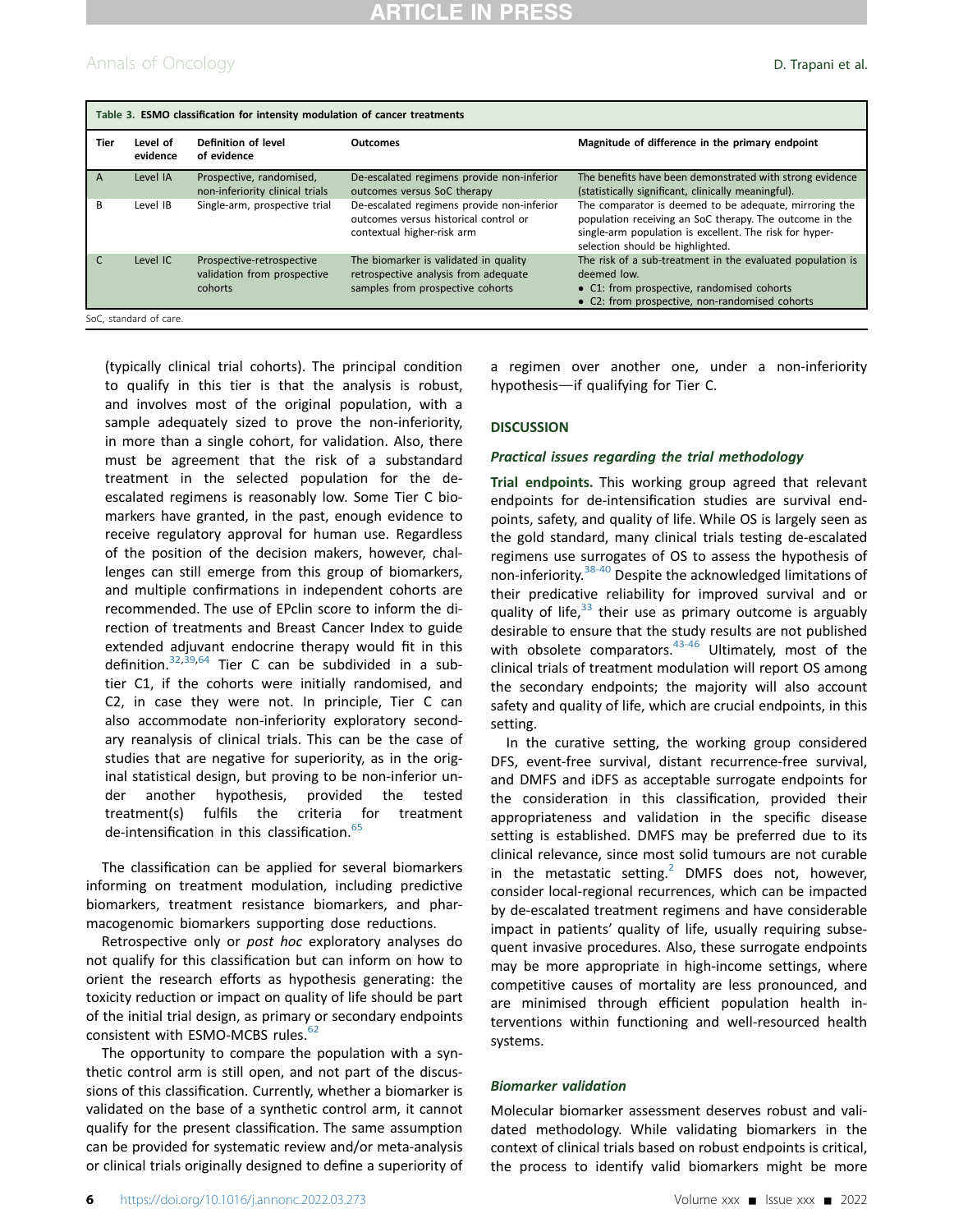complex. Analytical validity should be pursued to understand the technical performance of a biomarker, across the value chain, from discovery to clinical use. In fact, having some correlations of possible biomarkers with the prognosis or treatment response is not commonly sufficient, and good trial designs must be pursued, to clinically implement new biomarkers and support their clinical utility.<sup>[15,](#page-8-13)[66](#page-10-3)</sup>

Public health outcomes. Treatment modulation may impact on public health outcomes by reducing treatment costs or health care social and economic burden. While clinical trials infrequently include economic metrics as endpoints, these data could impact on the uptake of the clinical biomarkers for treatment modulation.

One traditional economic method of measuring value in health care is the quality-adjusted life year (QALY), which combines morbidity (quality of life) with mortality (quantity of life) to estimate the value of a specific health intervention. More recently, the incremental cost-effectiveness ratio (ICER), has been also emphasised by Health Technology Assessment bodies, to estimate the economic value of new health interventions. The analysis of quality-adjusted time without symptoms of disease progression or toxicity of treatment (Q-TWiST) has eventually been proposed to better portray the toxicity-efficacy trade-off, although not inclusive of economic considerations.<sup>[48](#page-9-19)</sup> While a universal metric to deliberate around the opportunity to uptake, implement, or disengage from clinical practices based on QALYs or ICERs is unlikely to exist, the context/pertinence of the underlying models for economic estimations may inform on a national and regional health priority setting. $49$ Presently, there is no obvious consensus about a threshold of cost-effectiveness to warrant additional expenditure.<sup>50</sup> Countries, however, may set their own rules based on their Gross Domestic Product and budget impact, most commonly, and in conjunction with broader considerations under multi-stakeholder, multidisciplinary Health Technology Assessment criteria.<sup>51[,52](#page-9-23)</sup> Economic considerations are solicited more commonly when the treatment modulation requires the evaluation of new biomarkers, especially if based on high-cost technologies or requiring structural investments, or for more expensive medicines, with consequential impact on resource utilisations. In the absence of common rules to accept or reject new health technologies for treatment modulation, including a tradeoff between lives saved, financial costs, and economic implications, the decisions across the countries are very variable, and based on different criteria.<sup>52</sup> Efforts to validate clinical endpoints for the description of the benefits of deescalated regimens should occur in parallel to efforts to define pathways and of more coherent decision making, prompting harmonisation, to enhance high-value investments and ensure value for money.

Patient selection. This working group agreed that in clinical trials investigating treatment modulation through deintensification of standard therapy, patients should be carefully selected and eligibility criteria tightly defined. In non-inferiority RCTs and contextual single-arm studies,

different patient groups can be studied in the same trial by ensuring stratification and adequate power for analysis of the subgroups.

Data monitoring and early stopping. Any trial assessing the impact of treatment modulation should have stringent stopping criteria and frequent monitoring by an independent data and safety monitoring committee triggering interim analysis, to avoid undue harm to patients.

Research perspectives and unresolved questions. Treatment modulation deserves dedicated research, to elucidate the caveats and benefits of certain trial designs and improve efficiency in research while assuring rigorousness. This process should include the input of patient and advocacy group stakeholders.

There remain many unresolved issues in this field of interest which include optimal study endpoints, criteria for the selection of a non-inferiority margin, the threshold for minimal significant difference in health-related quality of life,  $67,68$  $67,68$  the pace of 'real world evidence', and research on innovative endpoints in the era of immunotherapy is also critical.

#### Clinical and decisional issues

Acknowledging uncertainty. With a few notable exceptions, current strategies investigating modulation of treatment through de-intensification are based on identifying patients who are at low risk for an outcome, rather than biomarkers predictive of diminished sensitivity to a particular standard of care therapy. Consequently, in clinical settings where low risk is defined based on tumour size and nodal status, treatment modulation inevitably carries a small risk of missing out on potentially beneficial treatment. The magnitude of this risk depends on the absolute risk of an event with standard of care therapy and the inferiority margin associated with the proposed de-intensification strategy.

The personal implications of having a potentially slightly higher risk for an adverse clinical outcome due to treatment modulation are dependent on the clinical endpoint. For these reasons, it is incumbent on physicians to communicate uncertainties when treatment modulation is proposed, particularly in the absence of larger randomised clinical trial data and mature OS data. Risk-averse patients may sometimes reasonably forgo the option of de-intensification.

Shared decision making for treatment modulation. Patients may perceive the term 'treatment de-escalation', differently from clinicians and researchers. Indeed, some previous reports showed that the term 'de-escalation' may not be the most preferred term by some patients, who may feel that they will receive substandard treatments. $53,54$  $53,54$  $53,54$ 

Patients can hold high expectations on adjuvant therapy and may prefer chemotherapy, albeit providing small benefits, when the communication of the absolute benefit is imperfect or the benefits of alternative approaches are not comprehensively articulated. $\frac{55-57}{ }$  $\frac{55-57}{ }$  $\frac{55-57}{ }$  Fear surrounding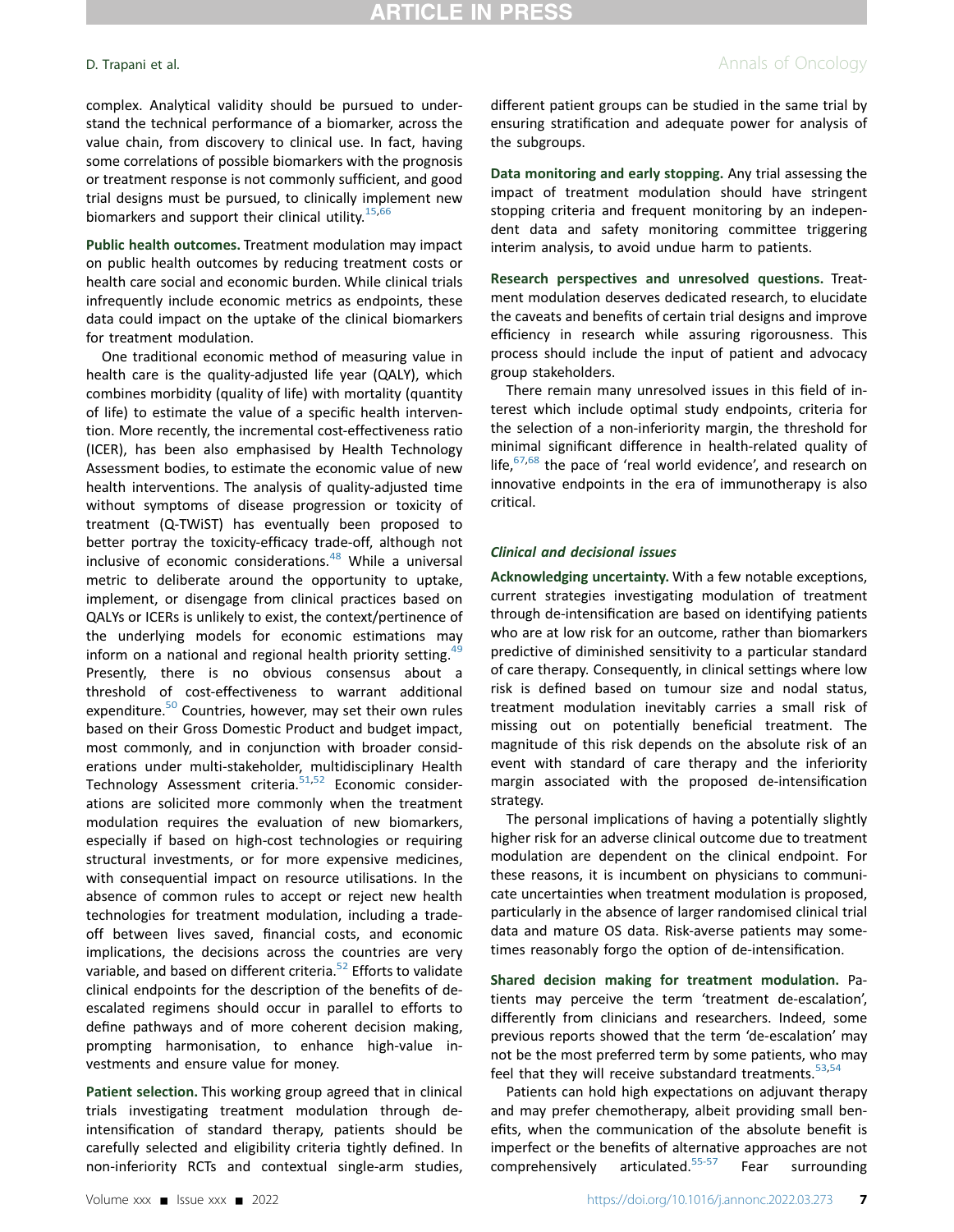## Annals of Oncology **D. Trapani et al.**

recurrence has been reported as a major barrier to participation in clinical trials of treatment modulation. $53$ 

At the same time, the reduction of physical and financial toxicities and the description of a positive impact on daily life were attractive aspects of treatment with reduced intensity.<sup>[53](#page-9-24)</sup>

Importantly, patients' views on de-escalated treatment regimens may vary according to individual values and priorities. Some patients will focus on reducing toxicity and burden; others may be more concerned about not compromising disease control and future outcomes. Consequently, shared decision making requires a thoughtful discussion about benefits, risks, the limits of certainty, and practical and financial burdens of de-intensified versus standard treatments. $58,59$  $58,59$  Prior research has shown that women with breast cancer with a low risk of recurrence are more likely to decline chemotherapy if they are aware of the small impact of this approach, underlining the need for effective communication through education, rather than persuasion.<sup>[60](#page-10-8)</sup>

Semantics matters and choosing the appropriate language to explain a treatment modulation approach may have an impact. The use of patient-centred rather than treatment-centred language has been preferred by patients, with positive reactions to words such as 'personalised', 'customised', 'tailored', and 'risk-modulated' therapies.<sup>[53](#page-9-24)</sup> In this regard, this working group favour the terms 'modulated' or 'tailored' with the explanation that this approach will provide the best balance between optimal disease control with the least risk of harm and burden.

The use of unbiased decision aids using high-quality visual and numerical information could supplement physicians counselling about the patient's health condition, the options for care, associated benefits, harms, probabilities, and scientific uncertainties related to a treatment modu-lation approach.<sup>[61](#page-10-9)</sup>

#### **Conclusion**

The results of de-intensified treatment modulation studies to date have brought into focus the need for heightened caution when considering modulation paradigms, even in a disease that may appear to have favourable outcomes. These paradigms should be evaluated in phase II studies, and results should be awaited before proceeding to phase III studies. Implementation into clinical practice before highlevel evidence is available risks patient harms and is not advised. Furthermore, trials of treatment modulation should only be considered in well-defined, low-risk groups and when there is a strong rationale for investigating a particular treatment strategy. Recently, the COVID-19 pandemic brought us a practical 'window of opportunity' to study and communicate more about tailored and indi-vidualised cancer treatment strategies.<sup>[69](#page-10-10)</sup> In the era of valuebased health care and a patient-centred goal-setting, treatment intensity-modulation is a research priority in oncology.

#### ACKNOWLEDGEMENTS

This is a project initiated by the ESMO Precision Medicine Working Group (PMWG). We thank ESMO leadership for their support and expert inputs in this manuscript, including the ESMO CMO Dr George Pentheroudakis and the ESMO PMWG Chair Dr Joaquin Mateo.

#### FUNDING

This work was supported by the European Society for Medical Oncology (no grant number). There was no external funding of the event or manuscript production.

#### **DISCLOSURE**

HB reports non-remunerated activities as a principal investigator (PI) within grant for clinical research from the National Cancer Institute, and is a non-remunerated member of Board of Directors in the Alliance for Clinical Trials in Oncology; LC reports receipt of institutional research funding from AbbVie, Immunomedics, NanoString Technologies, Novartis, Seattle Genetics, Syndax, Veracyte, advisory role in Aptitude Health, AstraZeneca/Daiichi Sankyo, Exact Sciences, G1 Therapeutics, Genentech/Roche, GlaxoSmithKline, Novartis, and Sanofi; SD reports receipt of honoraria for participation in Advisory Board from Astra-Zeneca, Cellectis, Isis/Servier, Novartis, Orion, Pierre Fabre, Rappta, Sanofi, receipt of honoraria as invited speaker from AstraZeneca, Exact Sciences, Eli Lilly, Merck Sharp & Dohme (MSD), Pfizer, Seagen, institutional financial interest for research as a Steering Committee Member from AstraZeneca, Bristol Myers Squibb (BMS), Pfizer, Puma, Roche/ Genentech, Sanofi, institutional research funding from GE, institutional financial interest for clinical research funding as a coordinating PI from Taiho, institutional financial interest as a local PI from Orion, and a non-remunerated member of Board of Directors of the Société Française de Sénologie et Pathologie Mammaire; NH reports receipt of honoraria for participation in Advisory Board from Aptitude Health, AstraZeneca, Daiichi Sankyo, Eli Lilly, MSD, Novartis, Pfizer, Roche, Sandoz-Hexal, Seattle Genetics, receipt of honoraria as invited speaker from Art Tempi, AstraZeneca, Daiichi Sankyo, Eli Lilly, Medscape, MSD, Novartis, Onkowissen, Pierre Fabre, Roche, Seattle Genetics, receipt of honoraria from West German Study Group (WSG) (husband), ownership interest in West German Study Group, institutional research funding from AstraZeneca, BMS, Daiichi Sankyo, Eli Lilly, MSD, Novartis, Odonate, Palleos, Pierre Fabre, Roche, Seattle Genetics, TRIO, WSG, a member of German AGO Breast Guideline Committee, a member of European School of Oncology/College of the European School of Oncology Breast Cancer Educational Programmes, Editor-in-Chief of Breast Care journal; DH reports receipt of honoraria for consulting in Advisory Board from Agendia, BioVeca, Cellworks, Cepheid, Epic Sciences, Freenome, L-Nutra, Onco-Cyte, Turnstone Biologics, owns stock shares in Inbiomotion SL, receipt of royalties from an institutional patent on which he is named investigator from Menarini Silicon Biosystems, institutional sponsored laboratory research as a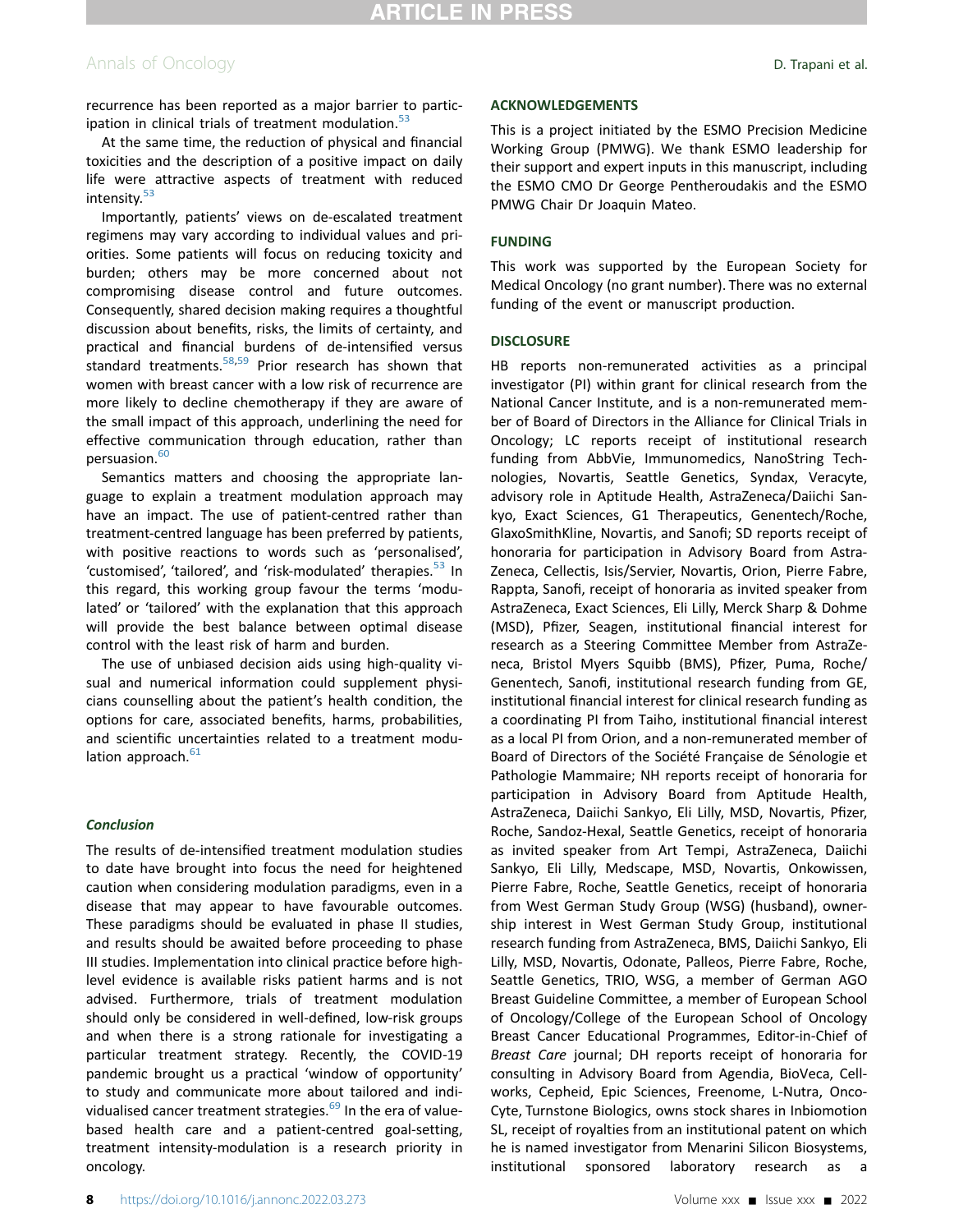coordinating PI from AstraZeneca, Pfizer, institutional sponsored laboratory and clinical research as a coordinating PI from Menarini Silicon Biosystems, non-remunerated activities as a past president and past member of Board of Directors of ASCO, non-remunerated Chair of Translational Research Advisory Committee in EORTC, and a nonremunerated member of the ESMO Working Group; KK reports receipt of honoraria for participation in Advisory Board from 4D Pharma, AstraZeneca, Cyclacel, Daiichi Sankyo, Eisai, Eli Lilly, Immunomedics, Merck, Novartis, Onco-Sec, Pfizer, Puma, Seattle Genetics, holding stocks/shares from Grail, spouse employment in Grail, no financial interest to institution as local PI from Acetylon, Amgen, Calithera, CytomX Therapeutics, Eli Lilly, Genentech, Immunomedics, Incyte, Novartis, Pfizer, Seattle Genetics, Zentalis, participation in Steering Committee of Ambrx, AstraZeneca, Genentech, Immunomedics, and support for attending meetings and/or travel from AstraZeneca, Eli Lilly, and Pfizer; LP reports receipt of honoraria for participation in Advisory Board and trial Steering Committee from AstraZeneca, Merck, honoraria for participation in Advisory Board from Novartis, Pfizer, Roche Genentech, no financial interest for clinical trial support to institution as local PI from AstraZeneca, Seagen, no financial interest for clinical trial support to institution as trial chair from Merck, Pfizer, research grant to institution from BMS, and no financial interest for advisory role in Breast Cancer Research Foundation, as a member of the scientific Advisory Board of Pfizer, for product samples, material transfer agreement; MR reports receipt of honoraria for participation in Advisory Board from BMS, Tolmar Pharmaceuticals, honoraria as invited speaker from WebMD, institutional financial interest for investigator-initiated clinical trials supported or drug supply from AstraZeneca, Roche, research grant to institution from Bayer, BMS, institutional financial interest for investigator-initiated clinical trials supported by Ipsen, Novartis, Pfizer, TerSera, and non-financial interest for advisory role from BMS; IS reports receipt of honoraria as invited speaker from Myriad Genetics and Nanostring Technologies; TS reports receipt of honoraria for participation in Advisory Board as a member of Patient Advisory Board from Pfizer and Roche; JS reports receipt of honoraria for participation in Advisory Board from Arvinas, AstraZeneca, Certara, Eisai, GlaxoSmithKline, honoraria as a Data and Safety Monitoring Board member from BMS, Novartis, Roche, and no financial interest to institution as coordinating PI from Merck, Olema, Radius Pharmaceuticals; GC reports receipt of honoraria for participation in Advisory Board from AstraZeneca, BMS, Daiichi Sankyo, Ellipsis, Exact Sciences, Lilly, Merck, Pfizer, Roche, Veracyte, receipt of honoraria as invited speaker from AstraZeneca, Daiichi Sankyo, Novartis, Pfizer, Roche, receipt of honoraria for writing engagement from Pfizer, institutional research grant for investigator-initiated clinical trial from Merck, institutional funding for conduct of phase I studies from Astellas, AstraZeneca, Blueprint Medicine, BMS, Daiichi Sankyo, Kymab, Novartis, Philogen, Roche, Sanofi, non-remunerated activities as an officer of the Italian National Health Council,

**D. Trapani et al.** Annals of Oncology

non-remunerated advisory role as a member of the Scientific Council of Europa Donna, non-remunerated advisory role in Fondazione Beretta, and non-remunerated member of Board of Directors of the Lega Italiana Lotta ai Tumori; FA reports receipt of institutional research grants from Astra-Zeneca, Daiichi Sankyo, Eli Lilly, Novartis, Pfizer, Roche, and being a founder of Pegacsy. DT has been a past consultant for World Health Organization, noncommunicable diseases, cancer management team. All other authors have declared no conflicts of interest.

#### <span id="page-8-0"></span>**REFERENCES**

- <span id="page-8-1"></span>1. [Shapiro CL. De-escalation yes, but not at the expense of ef](http://refhub.elsevier.com/S0923-7534(22)00669-X/sref1)ficacy: in [defense of better treatment.](http://refhub.elsevier.com/S0923-7534(22)00669-X/sref1) NPJ Breast Cancer. 2019;5(1):1-3.
- <span id="page-8-2"></span>2. [Piccart MJ, Hilbers FS, Bliss JM, et al. Road map to safe and well](http://refhub.elsevier.com/S0923-7534(22)00669-X/sref2)[designed de-escalation trials of systemic adjuvant therapy for solid](http://refhub.elsevier.com/S0923-7534(22)00669-X/sref2) tumors. J Clin Oncol[. 2020;38\(34\):4120-4129.](http://refhub.elsevier.com/S0923-7534(22)00669-X/sref2)
- 3. [Burstein HJ, Curigliano G, Thürlimann B, et al. Customizing local and](http://refhub.elsevier.com/S0923-7534(22)00669-X/sref3) [systemic therapies for women with early breast cancer: the St. Gallen](http://refhub.elsevier.com/S0923-7534(22)00669-X/sref3) [International Consensus Guidelines for treatment of early breast](http://refhub.elsevier.com/S0923-7534(22)00669-X/sref3) cancer 2021. Ann Oncol[. 2021;32\(10\):1216-1235](http://refhub.elsevier.com/S0923-7534(22)00669-X/sref3).
- <span id="page-8-4"></span><span id="page-8-3"></span>4. [Hellesnes R, Myklebust TÅ, Fosså SD, et al. Testicular cancer in the](http://refhub.elsevier.com/S0923-7534(22)00669-X/sref4) [cisplatin era: causes of death and mortality rates in a population-based](http://refhub.elsevier.com/S0923-7534(22)00669-X/sref4) cohort. J Clin Oncol[. 2021;39\(32\):3561-3573.](http://refhub.elsevier.com/S0923-7534(22)00669-X/sref4)
- <span id="page-8-5"></span>5. [Chevalier H, Vienot A, Lièvre A, et al. FOLFIRINOX de-escalation in](http://refhub.elsevier.com/S0923-7534(22)00669-X/sref5) [advanced pancreatic cancer: a multicenter real-life study.](http://refhub.elsevier.com/S0923-7534(22)00669-X/sref5) Oncologist. [2020;25\(11\):e1701-e1710.](http://refhub.elsevier.com/S0923-7534(22)00669-X/sref5)
- 6. [Weiser R, Polychronopoulou E, Kuo Y-F, et al. De-escalation of](http://refhub.elsevier.com/S0923-7534(22)00669-X/sref6) [endocrine therapy in early hormone receptor-positive breast can](http://refhub.elsevier.com/S0923-7534(22)00669-X/sref6)[cer: when is local treatment enough?](http://refhub.elsevier.com/S0923-7534(22)00669-X/sref6) Ann Surg. 2021;274(4):654- [663](http://refhub.elsevier.com/S0923-7534(22)00669-X/sref6).
- <span id="page-8-6"></span>7. [Earl HM, Hiller L, Vallier A-L, et al. 6 versus 12 months of adjuvant](http://refhub.elsevier.com/S0923-7534(22)00669-X/sref7) [trastuzumab for HER2-positive early breast cancer \(PERSEPHONE\): 4](http://refhub.elsevier.com/S0923-7534(22)00669-X/sref7) [year disease-free survival results of a randomised phase 3 non](http://refhub.elsevier.com/S0923-7534(22)00669-X/sref7)inferiority trial. Lancet[. 2019;393\(10191\):2599-2612.](http://refhub.elsevier.com/S0923-7534(22)00669-X/sref7)
- <span id="page-8-8"></span><span id="page-8-7"></span>8. [Kunst N, Wang S-Y, Hood A, et al. Cost-Effectiveness of neoadjuvant](http://refhub.elsevier.com/S0923-7534(22)00669-X/sref8)[adjuvant treatment strategies for women with ERBB2 \(HER2\)-positive](http://refhub.elsevier.com/S0923-7534(22)00669-X/sref8) breast cancer. JAMA Netw Open[. 2020;3\(11\):e2027074](http://refhub.elsevier.com/S0923-7534(22)00669-X/sref8).
- <span id="page-8-9"></span>9. [Henderson IC, Gelman RS, Harris JR, Canellos GP. Duration of therapy](http://refhub.elsevier.com/S0923-7534(22)00669-X/sref9) [in adjuvant chemotherapy trials.](http://refhub.elsevier.com/S0923-7534(22)00669-X/sref9) NCI Monogr. 1986;1:95-98.
- <span id="page-8-10"></span>10. Early Breast Cancer Trialists' [Collaborative Group. Effects of radio](http://refhub.elsevier.com/S0923-7534(22)00669-X/sref10)[therapy and surgery in early breast cancer. An overview of the ran](http://refhub.elsevier.com/S0923-7534(22)00669-X/sref10)domized trials. N Engl J Med[. 1995;333\(22\):1444-1455.](http://refhub.elsevier.com/S0923-7534(22)00669-X/sref10)
- 11. [Mehanna H, Robinson M, Hartley A, et al. Radiotherapy plus cisplatin](http://refhub.elsevier.com/S0923-7534(22)00669-X/sref11) [or cetuximab in low-risk human papillomavirus-positive oropharyngeal](http://refhub.elsevier.com/S0923-7534(22)00669-X/sref11) [cancer \(De-ESCALaTE HPV\): an open-label randomised controlled](http://refhub.elsevier.com/S0923-7534(22)00669-X/sref11) phase 3 trial. Lancet[. 2019;393\(10166\):51-60](http://refhub.elsevier.com/S0923-7534(22)00669-X/sref11).
- <span id="page-8-12"></span><span id="page-8-11"></span>12. [Regan MM, Barry WT. Trial designs and results supporting treatment](http://refhub.elsevier.com/S0923-7534(22)00669-X/sref12) [de-escalation and escalation.](http://refhub.elsevier.com/S0923-7534(22)00669-X/sref12) Breast. 2017;34(suppl 1):S10-S12.
- 13. Sparano JA, Solin LJ. Defi[ning the clinical utility of gene expression](http://refhub.elsevier.com/S0923-7534(22)00669-X/sref13) [assays in breast cancer: the intersection of science and art in clinical](http://refhub.elsevier.com/S0923-7534(22)00669-X/sref13) decision making. J Clin Oncol[. 2010;28\(10\):1625-1627.](http://refhub.elsevier.com/S0923-7534(22)00669-X/sref13)
- <span id="page-8-13"></span>14. [Dinan MA, Lyman GH, Schilsky RL, Hayes DF. Proposal for value-based,](http://refhub.elsevier.com/S0923-7534(22)00669-X/sref14) [tiered reimbursement for tumor biomarker tests to promote innova](http://refhub.elsevier.com/S0923-7534(22)00669-X/sref14)[tion and evidence generation.](http://refhub.elsevier.com/S0923-7534(22)00669-X/sref14) JCO Precis Oncol. 2019;3:1-10.
- <span id="page-8-15"></span>15. Hayes DF. Defi[ning clinical utility of tumor biomarker tests: a clinician](http://refhub.elsevier.com/S0923-7534(22)00669-X/sref15)'s viewpoint. J Clin Oncol[. 2021;39\(3\):238-248](http://refhub.elsevier.com/S0923-7534(22)00669-X/sref15).
- <span id="page-8-14"></span>16. [Kalinsky K, Thomas A, Cescon DW. On the road to precision: under](http://refhub.elsevier.com/S0923-7534(22)00669-X/sref16)[standing the biology driving genomic assays.](http://refhub.elsevier.com/S0923-7534(22)00669-X/sref16) J Clin Oncol. 2021;39(2): [100-102.](http://refhub.elsevier.com/S0923-7534(22)00669-X/sref16)
- 17. [Straus DJ, Jung SH, Pitcher B, et al. CALGB 50604: risk-adapted treat](http://refhub.elsevier.com/S0923-7534(22)00669-X/sref17)[ment of nonbulky early-stage Hodgkin lymphoma based on interim](http://refhub.elsevier.com/S0923-7534(22)00669-X/sref17) PET. Blood[. 2018;132\(10\):1013-1021.](http://refhub.elsevier.com/S0923-7534(22)00669-X/sref17)
- 18. [Barrington SF, Phillips EH, Counsell N, et al. Positron emission to](http://refhub.elsevier.com/S0923-7534(22)00669-X/sref18)[mography score has greater prognostic signi](http://refhub.elsevier.com/S0923-7534(22)00669-X/sref18)ficance than pretreatment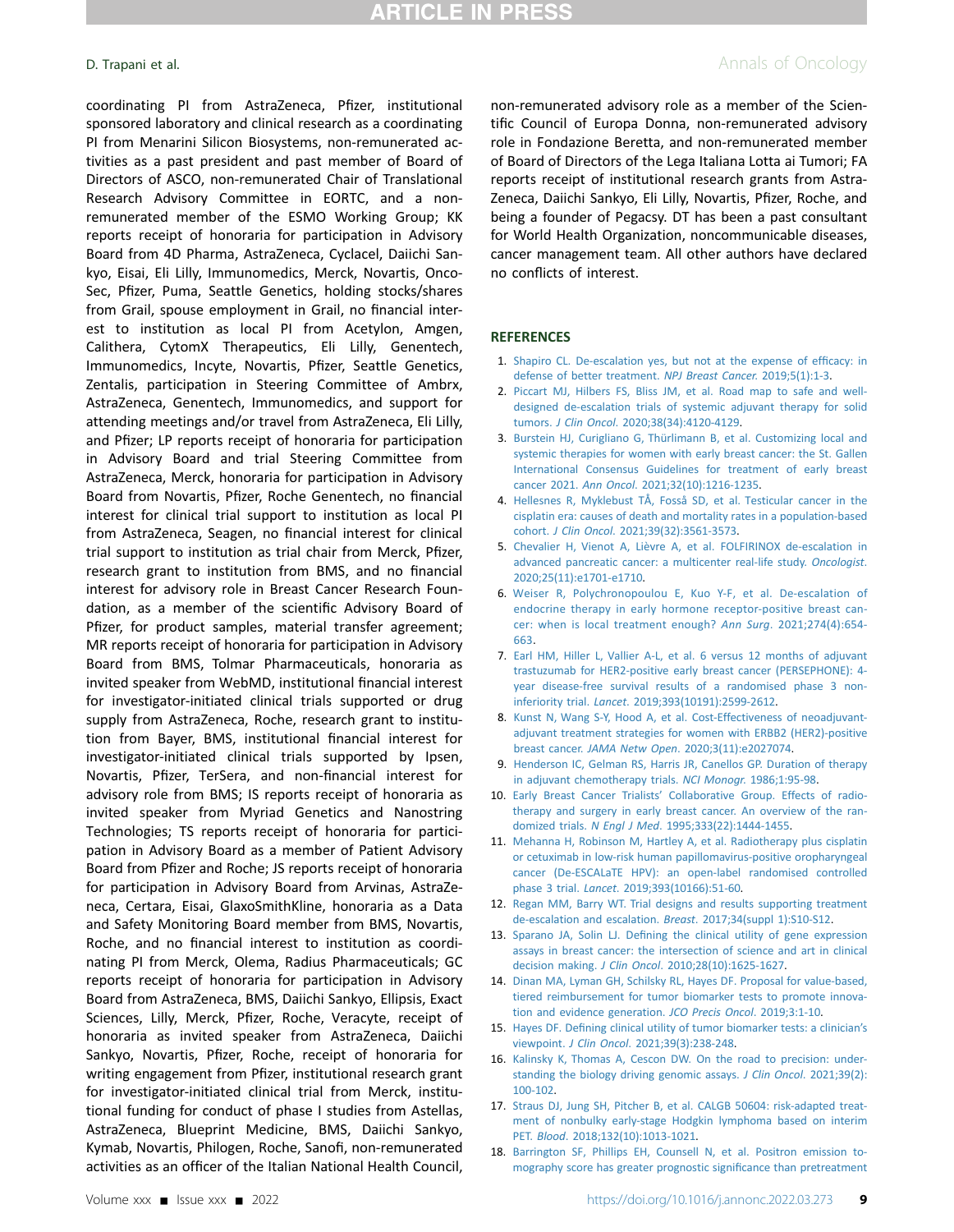## Annals of Oncology **D. Trapani et al.**

- 19. [Johnson P, Federico M, Kirkwood A, et al. Adapted treatment guided by](http://refhub.elsevier.com/S0923-7534(22)00669-X/sref19) [interim PET-CT scan in advanced Hodgkin](http://refhub.elsevier.com/S0923-7534(22)00669-X/sref19)'s lymphoma. N Engl J Med. [2016;374\(25\):2419-2429](http://refhub.elsevier.com/S0923-7534(22)00669-X/sref19).
- <span id="page-9-0"></span>20. Yeoh AEJ, Ariffi[n H, Chai ELL, et al. Minimal residual disease-guided](http://refhub.elsevier.com/S0923-7534(22)00669-X/sref20) treatment deintensifi[cation for children with acute lymphoblastic](http://refhub.elsevier.com/S0923-7534(22)00669-X/sref20) [leukemia: results from the Malaysia-Singapore acute lymphoblastic](http://refhub.elsevier.com/S0923-7534(22)00669-X/sref20) leukemia 2003 study. J Clin Oncol[. 2012;30\(19\):2384-2392.](http://refhub.elsevier.com/S0923-7534(22)00669-X/sref20)
- <span id="page-9-17"></span>21. [Pieters R, de Groot-Kruseman H, Van der Velden V, et al. Successful](http://refhub.elsevier.com/S0923-7534(22)00669-X/sref21) therapy reduction and intensifi[cation for childhood acute lympho](http://refhub.elsevier.com/S0923-7534(22)00669-X/sref21)[blastic leukemia based on minimal residual disease monitoring: study](http://refhub.elsevier.com/S0923-7534(22)00669-X/sref21) [ALL10 from the Dutch Childhood Oncology Group.](http://refhub.elsevier.com/S0923-7534(22)00669-X/sref21) J Clin Oncol. [2016;34\(22\):2591-2601](http://refhub.elsevier.com/S0923-7534(22)00669-X/sref21).
- 22. [Vora A, Goulden N, Wade R, et al. Treatment reduction for children and](http://refhub.elsevier.com/S0923-7534(22)00669-X/sref22) [young adults with low-risk acute lymphoblastic leukaemia de](http://refhub.elsevier.com/S0923-7534(22)00669-X/sref22)fined by [minimal residual disease \(UKALL 2003\): a randomised controlled trial.](http://refhub.elsevier.com/S0923-7534(22)00669-X/sref22) Lancet Oncol[. 2013;14\(3\):199-209](http://refhub.elsevier.com/S0923-7534(22)00669-X/sref22).
- <span id="page-9-1"></span>23. [Sparano JA, Gray RJ, Makower DF, et al. Adjuvant chemotherapy](http://refhub.elsevier.com/S0923-7534(22)00669-X/sref23) [guided by a 21-gene expression assay in breast cancer.](http://refhub.elsevier.com/S0923-7534(22)00669-X/sref23) N Engl J Med. [2018;379\(2\):111-121](http://refhub.elsevier.com/S0923-7534(22)00669-X/sref23).
- <span id="page-9-2"></span>24. Piccart M, van '[t Veer LJ, Poncet C, et al. 70-gene signature as an aid](http://refhub.elsevier.com/S0923-7534(22)00669-X/sref24) [for treatment decisions in early breast cancer: updated results of the](http://refhub.elsevier.com/S0923-7534(22)00669-X/sref24) [phase 3 randomised MINDACT trial with an exploratory analysis by](http://refhub.elsevier.com/S0923-7534(22)00669-X/sref24) age. Lancet Oncol[. 2021;22\(4\):476-488](http://refhub.elsevier.com/S0923-7534(22)00669-X/sref24).
- <span id="page-9-3"></span>25. [Tolaney SM, Guo H, Pernas S, et al. Seven-year follow-up analysis of](http://refhub.elsevier.com/S0923-7534(22)00669-X/sref25) [adjuvant paclitaxel and trastuzumab trial for node-negative, human](http://refhub.elsevier.com/S0923-7534(22)00669-X/sref25) [epidermal growth factor receptor 2-positive breast cancer.](http://refhub.elsevier.com/S0923-7534(22)00669-X/sref25) J Clin Oncol. [2019;37\(22\):1868-1875](http://refhub.elsevier.com/S0923-7534(22)00669-X/sref25).
- <span id="page-9-4"></span>26. [André T, Meyerhardt J, Iveson T, et al. Effect of duration of adjuvant](http://refhub.elsevier.com/S0923-7534(22)00669-X/sref26) [chemotherapy for patients with stage III colon cancer \(IDEA collabo](http://refhub.elsevier.com/S0923-7534(22)00669-X/sref26)ration): fi[nal results from a prospective, pooled analysis of six rando](http://refhub.elsevier.com/S0923-7534(22)00669-X/sref26)mised, phase 3 trials. Lancet Oncol[. 2020;21\(12\):1620-1629](http://refhub.elsevier.com/S0923-7534(22)00669-X/sref26).
- <span id="page-9-5"></span>27. [Ferris RL, Flamand Y, Weinstein GS, et al. Phase II randomized trial of](http://refhub.elsevier.com/S0923-7534(22)00669-X/sref27) [transoral surgery and low-dose intensity modulated radiation therapy](http://refhub.elsevier.com/S0923-7534(22)00669-X/sref27) in resectable  $p16+$  [locally advanced oropharynx cancer: an ECOG-](http://refhub.elsevier.com/S0923-7534(22)00669-X/sref27)[ACRIN Cancer Research Group Trial \(E3311\).](http://refhub.elsevier.com/S0923-7534(22)00669-X/sref27) J Clin Oncol. 2022;40(2): [138-149.](http://refhub.elsevier.com/S0923-7534(22)00669-X/sref27)
- <span id="page-9-6"></span>28. [Kondagunta GV, Bacik J, Bajorin D, et al. Etoposide and cisplatin](http://refhub.elsevier.com/S0923-7534(22)00669-X/sref28) [chemotherapy for metastatic good-risk germ cell tumors.](http://refhub.elsevier.com/S0923-7534(22)00669-X/sref28) J Clin Oncol. [2005;23\(36\):9290-9294](http://refhub.elsevier.com/S0923-7534(22)00669-X/sref28).
- <span id="page-9-7"></span>29. [Sawaki M, Taira N, Uemura Y, et al. Randomized controlled trial of](http://refhub.elsevier.com/S0923-7534(22)00669-X/sref29) [trastuzumab with or without chemotherapy for HER2-positive early](http://refhub.elsevier.com/S0923-7534(22)00669-X/sref29) [breast cancer in older patients.](http://refhub.elsevier.com/S0923-7534(22)00669-X/sref29) J Clin Oncol. 2020;38(32):3743-3752.
- <span id="page-9-8"></span>30. [Bajetta E, Floriani I, Di Bartolomeo M, et al. Randomized trial on](http://refhub.elsevier.com/S0923-7534(22)00669-X/sref30) [adjuvant treatment with FOLFIRI followed by docetaxel and cisplatin](http://refhub.elsevier.com/S0923-7534(22)00669-X/sref30) versus 5-fl[uorouracil and folinic acid for radically resected gastric](http://refhub.elsevier.com/S0923-7534(22)00669-X/sref30) cancer. Ann Oncol[. 2014;25\(7\):1373-1378.](http://refhub.elsevier.com/S0923-7534(22)00669-X/sref30)
- <span id="page-9-9"></span>31. [Buus R, Sestak I, Kronenwett R, et al. Molecular drivers of Oncotype](http://refhub.elsevier.com/S0923-7534(22)00669-X/sref31) [DX, Prosigna, EndoPredict, and the Breast Cancer Index: a TransATAC](http://refhub.elsevier.com/S0923-7534(22)00669-X/sref31) study. J Clin Oncol[. 2021;39\(2\):126-135.](http://refhub.elsevier.com/S0923-7534(22)00669-X/sref31)
- <span id="page-9-10"></span>32. [Sestak I, Buus R, Cuzick J, et al. Comparison of the performance of 6](http://refhub.elsevier.com/S0923-7534(22)00669-X/sref32) [prognostic signatures for estrogen receptor-positive breast cancer: a](http://refhub.elsevier.com/S0923-7534(22)00669-X/sref32) [secondary analysis of a randomized clinical trial.](http://refhub.elsevier.com/S0923-7534(22)00669-X/sref32) JAMA Oncol. [2018;4\(4\):545-553.](http://refhub.elsevier.com/S0923-7534(22)00669-X/sref32)
- <span id="page-9-11"></span>33. [Gyawali B, de Vries EGE, Dafni U, et al. Biases in study design,](http://refhub.elsevier.com/S0923-7534(22)00669-X/sref33) [implementation, and data analysis that distort the appraisal of clinical](http://refhub.elsevier.com/S0923-7534(22)00669-X/sref33) benefi[t and ESMO-Magnitude of Clinical Bene](http://refhub.elsevier.com/S0923-7534(22)00669-X/sref33)fit Scale (ESMO-MCBS) scoring. ESMO Open[. 2021;6\(3\):100117](http://refhub.elsevier.com/S0923-7534(22)00669-X/sref33).
- 34. Mauri L, D'[Agostino RB. Challenges in the design and interpretation of](http://refhub.elsevier.com/S0923-7534(22)00669-X/sref34) noninferiority trials. N Engl J Med[. 2017;377\(14\):1357-1367.](http://refhub.elsevier.com/S0923-7534(22)00669-X/sref34)
- <span id="page-9-12"></span>35. [Aberegg SK, Hersh AM, Samore MH. Empirical consequences of current](http://refhub.elsevier.com/S0923-7534(22)00669-X/sref35) [recommendations for the design and interpretation of noninferiority](http://refhub.elsevier.com/S0923-7534(22)00669-X/sref35) trials. J Gen Intern Med[. 2018;33\(1\):88-96](http://refhub.elsevier.com/S0923-7534(22)00669-X/sref35).
- 36. [Rehal S, Morris TP, Fielding K, et al. Non-inferiority trials: are they](http://refhub.elsevier.com/S0923-7534(22)00669-X/sref36) [inferior? A systematic review of reporting in major medical journals.](http://refhub.elsevier.com/S0923-7534(22)00669-X/sref36) BMJ Open[. 2016;6\(10\):e012594.](http://refhub.elsevier.com/S0923-7534(22)00669-X/sref36)
- <span id="page-9-13"></span>37. [Fromme EK, Eilers KM, Mori M, et al. How accurate is clinician](http://refhub.elsevier.com/S0923-7534(22)00669-X/sref37) [reporting of chemotherapy adverse effects? A comparison with](http://refhub.elsevier.com/S0923-7534(22)00669-X/sref37)

[patient-reported symptoms from the Quality-of-Life Questionnaire](http://refhub.elsevier.com/S0923-7534(22)00669-X/sref37) C30. J Clin Oncol[. 2004;22\(17\):3485-3490.](http://refhub.elsevier.com/S0923-7534(22)00669-X/sref37)

- <span id="page-9-14"></span>38. [Di Maio M, Gallo C, Leighl NB, et al. Symptomatic toxicities experi](http://refhub.elsevier.com/S0923-7534(22)00669-X/sref38)[enced during anticancer treatment: agreement between patient and](http://refhub.elsevier.com/S0923-7534(22)00669-X/sref38) [physician reporting in three randomized trials.](http://refhub.elsevier.com/S0923-7534(22)00669-X/sref38) J Clin Oncol. 2015;33(8): [910-915.](http://refhub.elsevier.com/S0923-7534(22)00669-X/sref38)
- <span id="page-9-15"></span>39. [Filipits M, Rudas M, Jakesz R, et al. A new molecular predictor of](http://refhub.elsevier.com/S0923-7534(22)00669-X/sref39) [distant recurrence in ER-positive, HER2-negative breast cancer adds](http://refhub.elsevier.com/S0923-7534(22)00669-X/sref39) [independent information to conventional clinical risk factors.](http://refhub.elsevier.com/S0923-7534(22)00669-X/sref39) Clin Cancer Res[. 2011;17\(18\):6012-6020](http://refhub.elsevier.com/S0923-7534(22)00669-X/sref39).
- <span id="page-9-16"></span>40. [Tolaney SM, Garrett-Mayer E, White J, et al. Updated standardized](http://refhub.elsevier.com/S0923-7534(22)00669-X/sref40) definitions for effi[cacy end points \(STEEP\) in adjuvant breast](http://refhub.elsevier.com/S0923-7534(22)00669-X/sref40) [cancer clinical trials: STEEP version 2.0.](http://refhub.elsevier.com/S0923-7534(22)00669-X/sref40) J Clin Oncol. 2021;39(24): [2720-2731](http://refhub.elsevier.com/S0923-7534(22)00669-X/sref40).
- 41. [Gourgou-Bourgade S, Cameron D, Poortmans P, et al. Guidelines for](http://refhub.elsevier.com/S0923-7534(22)00669-X/sref41) time-to-event end point defi[nitions in breast cancer trials: results of](http://refhub.elsevier.com/S0923-7534(22)00669-X/sref41) the DATECAN initiative (Defi[nition for the Assessment of Time-to-event](http://refhub.elsevier.com/S0923-7534(22)00669-X/sref41) [Endpoints in CANcer trials\).](http://refhub.elsevier.com/S0923-7534(22)00669-X/sref41) Ann Oncol. 2015;26(5):873-879.
- 42. [Hudis CA, Barlow WE, Costantino JP, et al. Proposal for standardized](http://refhub.elsevier.com/S0923-7534(22)00669-X/sref42) definitions for effi[cacy end points in adjuvant breast cancer trials: the](http://refhub.elsevier.com/S0923-7534(22)00669-X/sref42) STEEP system. J Clin Oncol[. 2007;25\(15\):2127-2132](http://refhub.elsevier.com/S0923-7534(22)00669-X/sref42).
- <span id="page-9-18"></span>43. [Gyawali B, Hey SP, Kesselheim AS. Evaluating the evidence behind the](http://refhub.elsevier.com/S0923-7534(22)00669-X/sref43) [surrogate measures included in the FDA](http://refhub.elsevier.com/S0923-7534(22)00669-X/sref43)'s table of surrogate endpoints [as supporting approval of cancer drugs.](http://refhub.elsevier.com/S0923-7534(22)00669-X/sref43) EClinicalMedicine. 2020;21: [100332](http://refhub.elsevier.com/S0923-7534(22)00669-X/sref43).
- 44. Saad ED, Squiffl[et P, Burzykowski T, et al. Disease-free survival as a](http://refhub.elsevier.com/S0923-7534(22)00669-X/sref44) [surrogate for overall survival in patients with HER2-positive, early breast](http://refhub.elsevier.com/S0923-7534(22)00669-X/sref44) [cancer in trials of adjuvant trastuzumab for up to 1 year: a systematic](http://refhub.elsevier.com/S0923-7534(22)00669-X/sref44) [review and meta-analysis.](http://refhub.elsevier.com/S0923-7534(22)00669-X/sref44) Lancet Oncol. 2019;20(3):361-370.
- 45. Carey LA, Winer EP. Defi[ning success in neoadjuvant breast cancer](http://refhub.elsevier.com/S0923-7534(22)00669-X/sref45) trials. Lancet[. 2014;384\(9938\):115-116](http://refhub.elsevier.com/S0923-7534(22)00669-X/sref45).
- 46. [Korn EL, Freidlin B, Abrams JS. Overall survival as the outcome for](http://refhub.elsevier.com/S0923-7534(22)00669-X/sref46) [randomized clinical trials with effective subsequent therapies.](http://refhub.elsevier.com/S0923-7534(22)00669-X/sref46) J Clin Oncol[. 2011;29\(17\):2439-2442](http://refhub.elsevier.com/S0923-7534(22)00669-X/sref46).
- 47. [Harbeck N, Schneeweiss A, Thuss-Patience P, et al. Neoadjuvant and](http://refhub.elsevier.com/S0923-7534(22)00669-X/sref47) [adjuvant end-points in health technology assessment in oncology.](http://refhub.elsevier.com/S0923-7534(22)00669-X/sref47) Eur J Cancer[. 2021;147:40-50](http://refhub.elsevier.com/S0923-7534(22)00669-X/sref47).
- <span id="page-9-19"></span>48. [Gelber RD, Goldhirsch A. A new endpoint for the assessment of](http://refhub.elsevier.com/S0923-7534(22)00669-X/sref48) [adjuvant therapy in postmenopausal women with operable breast](http://refhub.elsevier.com/S0923-7534(22)00669-X/sref48) cancer. J Clin Oncol[. 1986;4\(12\):1772-1779.](http://refhub.elsevier.com/S0923-7534(22)00669-X/sref48)
- <span id="page-9-20"></span>49. [Bertram MY, Lauer JA, De Joncheere K, et al. Cost-effectiveness](http://refhub.elsevier.com/S0923-7534(22)00669-X/sref49) [thresholds: pros and cons.](http://refhub.elsevier.com/S0923-7534(22)00669-X/sref49) Bull World Health Organ. 2016;94(12):925- [930](http://refhub.elsevier.com/S0923-7534(22)00669-X/sref49).
- <span id="page-9-21"></span>50. [Azimi NA, Welch HG. The effectiveness of cost-effectiveness analysis in](http://refhub.elsevier.com/S0923-7534(22)00669-X/sref50) containing costs. J Gen Intern Med[. 1998;13\(10\):664-669.](http://refhub.elsevier.com/S0923-7534(22)00669-X/sref50)
- <span id="page-9-22"></span>51. [Giorgi Rossi P, Lebeau A, Canelo-Aybar C, et al. Recommendations from](http://refhub.elsevier.com/S0923-7534(22)00669-X/sref51) [the European Commission Initiative on Breast Cancer for multigene](http://refhub.elsevier.com/S0923-7534(22)00669-X/sref51) [testing to guide the use of adjuvant chemotherapy in patients with](http://refhub.elsevier.com/S0923-7534(22)00669-X/sref51) [early breast cancer, hormone receptor positive, HER-2 negative.](http://refhub.elsevier.com/S0923-7534(22)00669-X/sref51) Br J Cancer[. 2021;124\(9\):1503-1512.](http://refhub.elsevier.com/S0923-7534(22)00669-X/sref51)
- <span id="page-9-23"></span>52. [Trapani D, Curigliano G, Eniu A. Breast cancer: reimbursement policies](http://refhub.elsevier.com/S0923-7534(22)00669-X/sref52) [and adoption of new therapeutic agents by National Health Systems.](http://refhub.elsevier.com/S0923-7534(22)00669-X/sref52) Breast Care (Basel)[. 2019;14\(6\):373-381.](http://refhub.elsevier.com/S0923-7534(22)00669-X/sref52)
- <span id="page-9-24"></span>53. [Rocque GB, Williams CP, Andrews C, et al. Patient perspectives on](http://refhub.elsevier.com/S0923-7534(22)00669-X/sref53) [chemotherapy de-escalation in breast cancer.](http://refhub.elsevier.com/S0923-7534(22)00669-X/sref53) Cancer Med. [2021;10\(10\):3288-3298](http://refhub.elsevier.com/S0923-7534(22)00669-X/sref53).
- <span id="page-9-25"></span>54. [Wang T, Mott N, Miller J, et al. Patient perspectives on treatment](http://refhub.elsevier.com/S0923-7534(22)00669-X/sref54) [options for older women with hormone receptor](http://refhub.elsevier.com/S0923-7534(22)00669-X/sref54)-[positive](http://refhub.elsevier.com/S0923-7534(22)00669-X/sref54) [breast cancer: a qualitative study.](http://refhub.elsevier.com/S0923-7534(22)00669-X/sref54) JAMA Netw Open. 2020;3(9): [e2017129.](http://refhub.elsevier.com/S0923-7534(22)00669-X/sref54)
- <span id="page-9-26"></span>55. [Blinman P, Duric V, Nowak AK, et al. Adjuvant chemotherapy for early](http://refhub.elsevier.com/S0923-7534(22)00669-X/sref55) [colon cancer: what survival bene](http://refhub.elsevier.com/S0923-7534(22)00669-X/sref55)fits make it worthwhile? Eur J Cancer. [2010;46\(10\):1800-1807](http://refhub.elsevier.com/S0923-7534(22)00669-X/sref55).
- 56. [Blinman P, King M, Norman R, et al. Preferences for cancer treatments:](http://refhub.elsevier.com/S0923-7534(22)00669-X/sref56) [an overview of methods and applications in oncology.](http://refhub.elsevier.com/S0923-7534(22)00669-X/sref56) Ann Oncol. [2012;23\(5\):1104-1110](http://refhub.elsevier.com/S0923-7534(22)00669-X/sref56).
- 57. [Blinman P, Martin A, Jefford M, et al. Patients](http://refhub.elsevier.com/S0923-7534(22)00669-X/sref57)' preferences for 3 [months vs 6 months of adjuvant chemotherapy for colon cancer.](http://refhub.elsevier.com/S0923-7534(22)00669-X/sref57) JNCI Cancer Spectr[. 2020;5\(1\):pkaa107](http://refhub.elsevier.com/S0923-7534(22)00669-X/sref57).